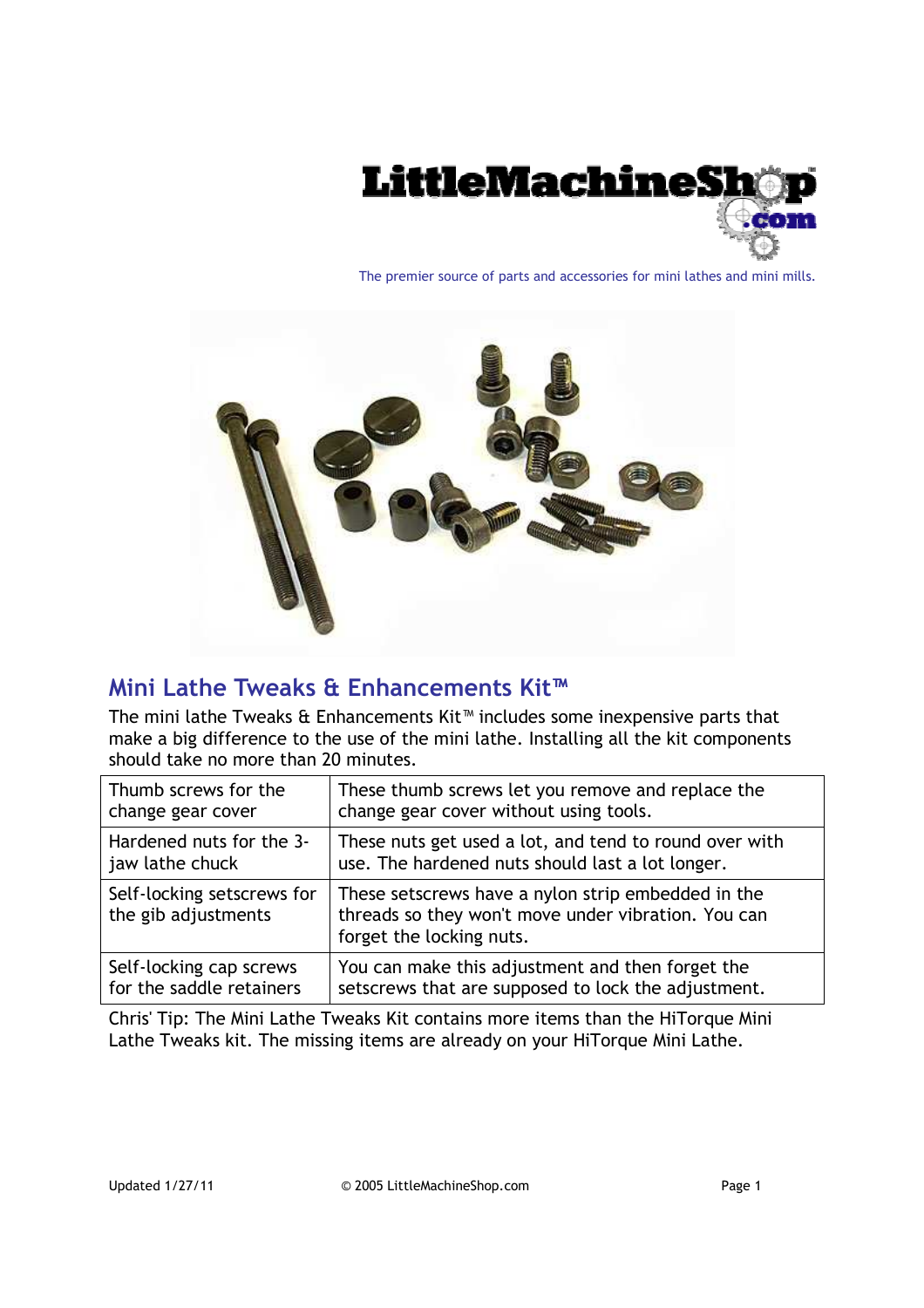# *Before You Start*

- 1. Unplug the power cord.
- 2. Remove any cutting tools from the lathe.

# *Installing the Thumb Screws for the Change Gear Cover*

- 1. Locate the following items in the kit:
	- Two plastic press-on knobs
	- Two plastic bushings
	- Two M5x55 socket head cap screws
- 2. Using an arbor press or vise, press the plastic knobs onto the socket head cap screws.
- 3. Slide one bushing all the way on each socket head cap screw.
- 4. One at a time, replace the two socket head cap screws that hold the change gear cover on with the new cap screws and knobs.

### *Installing the Hardened Nuts for the 3-Jaw Lathe Chuck*

- 1. Locate the following items in the kit:
	- Three black M6 hex nuts
- 2. One at a time, replace the three nuts that retain the lathe chuck to the spindle flange.

If the studs are so long that the headstock prevents removal of the nuts, loosen the other two nuts to allow the chuck to move away from the spindle flange.

The easiest way to replace the nuts is to use the index finger of both hands.

### *Installing the Self-Locking Setscrews for the Cross Slide Gib*

- 1. Locate the following items in the kit:
	- Three (out of six) M4x14 dog point setscrews
- 2. Remove the three lock nuts on the side of the cross slide.
- 3. One at a time, replace the old setscrews with the self-locking setscrews from the kit.
- 4. Snug each setscrew equally. This will lock the cross slide in position.
- 5. Loosen each setscrew 1/8 turn to allow the cross slide to move.
- 6. Test by turning the handle. Loosen or tighten all the setscrews the same amount until the cross slide moves freely, but without play in the dovetail.
- 7. Optionally, you can reinstall the lock nuts.

### *Installing the Self-Locking Setscrews for the Compound Rest Gib*

- 1. Locate the following items in the kit:
	- Three (out of six) M4x14 dog point setscrews.